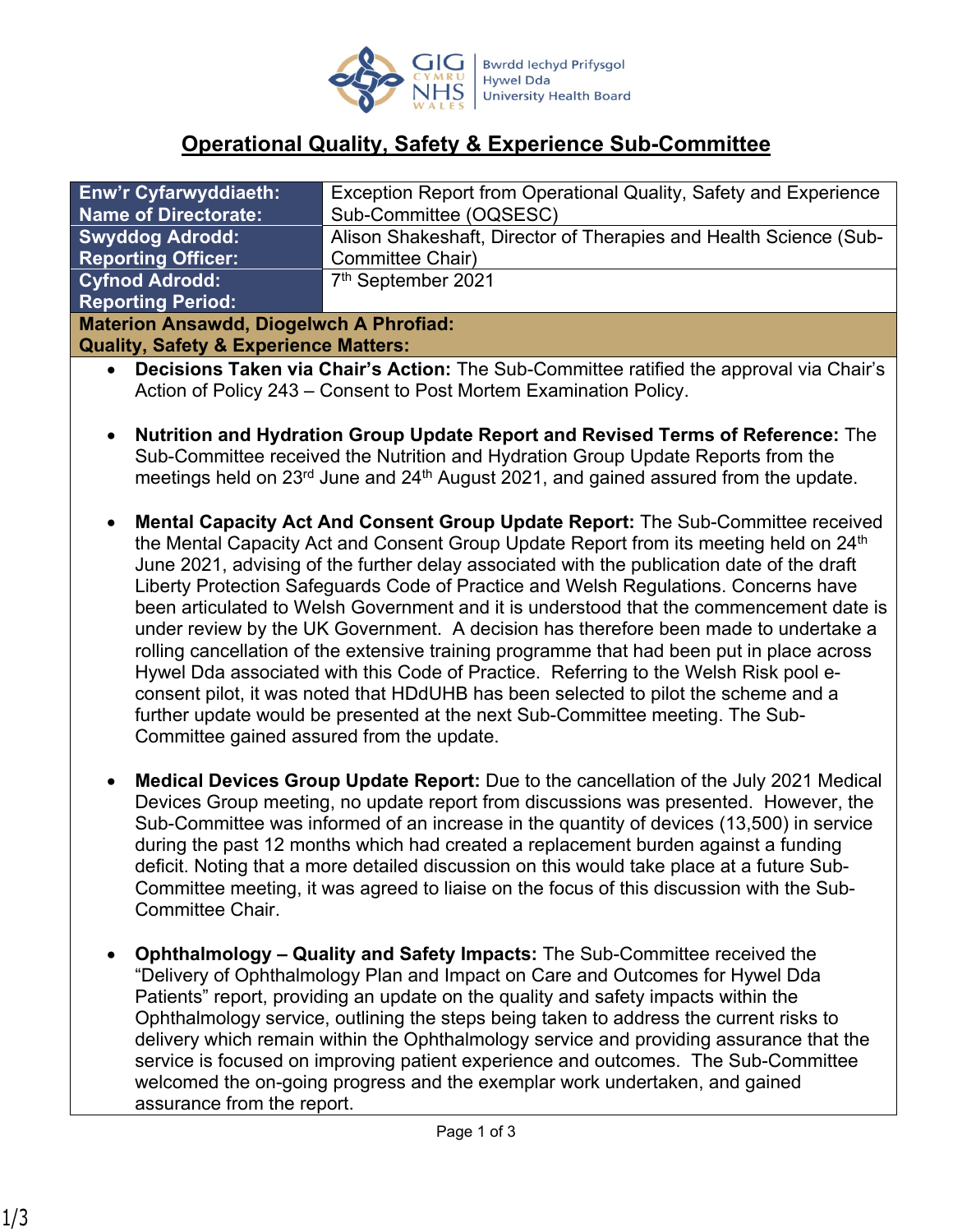- **Primary Care Quality and Safety Group Update Report:** The Sub-Committee received the "Primary Care Quality, Safety and Patient Experience" report, summarising the issues considered by the Primary Care Quality and Safety Group since its establishment in January 2021, to strengthen governance arrangements across the contractor professions in Primary Care, with a strong focus on quality and safety at an operational level. It was noted that the GMS Practice Visiting Programme would be extended from its current 3-year to a 4-year rolling programme and that a visiting programme for dental practices and pharmacies would also be pursued in the future. Concerns were raised regarding the outstanding Estates works in Tenby Surgery and other HDdUHB managed GP practices, impacting on health and safety requirements and it was agreed to escalate this matter to the Quality, Safety & Experience Committee (QSEC) through the Sub-Committee Update Report.
- **Resuscitation/RRAILS Group Update Report:** The Sub-Committee received the Resuscitation/RRAILS Group Update Report, advising of the utilisation of a sepsis bundle as a checklist to recognise sepsis and to ensure timely treatment, and noted that the use of the bundle has tripled since June 2021. A request has also been received to provide more workplace based training for agency staff due to the anticipated increase in sepsis amongst patients entering Emergency Departments.

#### **Risgiau:**

#### **Risks (include Reference to Risk Register reference):**

**Health Board Overview on Top Reported Risks and Actions for Mitigation** – the Health Board Overview on Top Reported Risks and Actions for Mitigation report was presented to Members, consisting of 78 risks assigned to the Sub-Committee, as at 20<sup>th</sup> August 2021, which have a current risk score exceeding the risk tolerance level. It was noted that 33 of the 78 risks have been reviewed since the previous meeting, and Members were pleased to note that 14 risks have been removed from the register. Concern was expressed relating to a number of risks allocated to the Therapies Services which had not been reviewed since February/March 2021 and the Assurance and Risk Team undertook to liaise with the Therapies Service to review these.

## **Directorate Risk Exception Reports**

 **Mental Health and Learning Disabilities Directorate (MH&LD):** The Sub-Committee received the "Exception Report from Mental Health and Learning Disabilities Directorate", following a deep dive into Risk 1032 *Safety – patient staff or public. Delivery of Q3/4 Operating Plan – Timely access to assessment and diagnosis for Mental Health and Learning Disabilities clients*, noting that the deep dive had been undertaken in the following areas: Memory Assessment Services (MAS), Autistic Spectrum Disorder (ASD), Adult Attention Deficit and Hyperactivity Disorder (ADHD), Integrated Psychological Therapies, and Specialist Child and Adolescent Mental Health Services (SCAMHS). It was noted that there are nine risks identified in the MH&LD Directorate Risk Register, and one further risk held on the Corporate Risk Register, with eight having a current risk score that exceeds the risk tolerance score. It was further noted that the impact of the reduced availability of Section 12 doctors would be scrutinised via the Mental Health Legislative Group, and that a newly established all-Wales Task and Finish Group has been tasked with producing an all-Wales Ligature Policy, and is attended by the Assistant Director of Nursing (MH&LD).